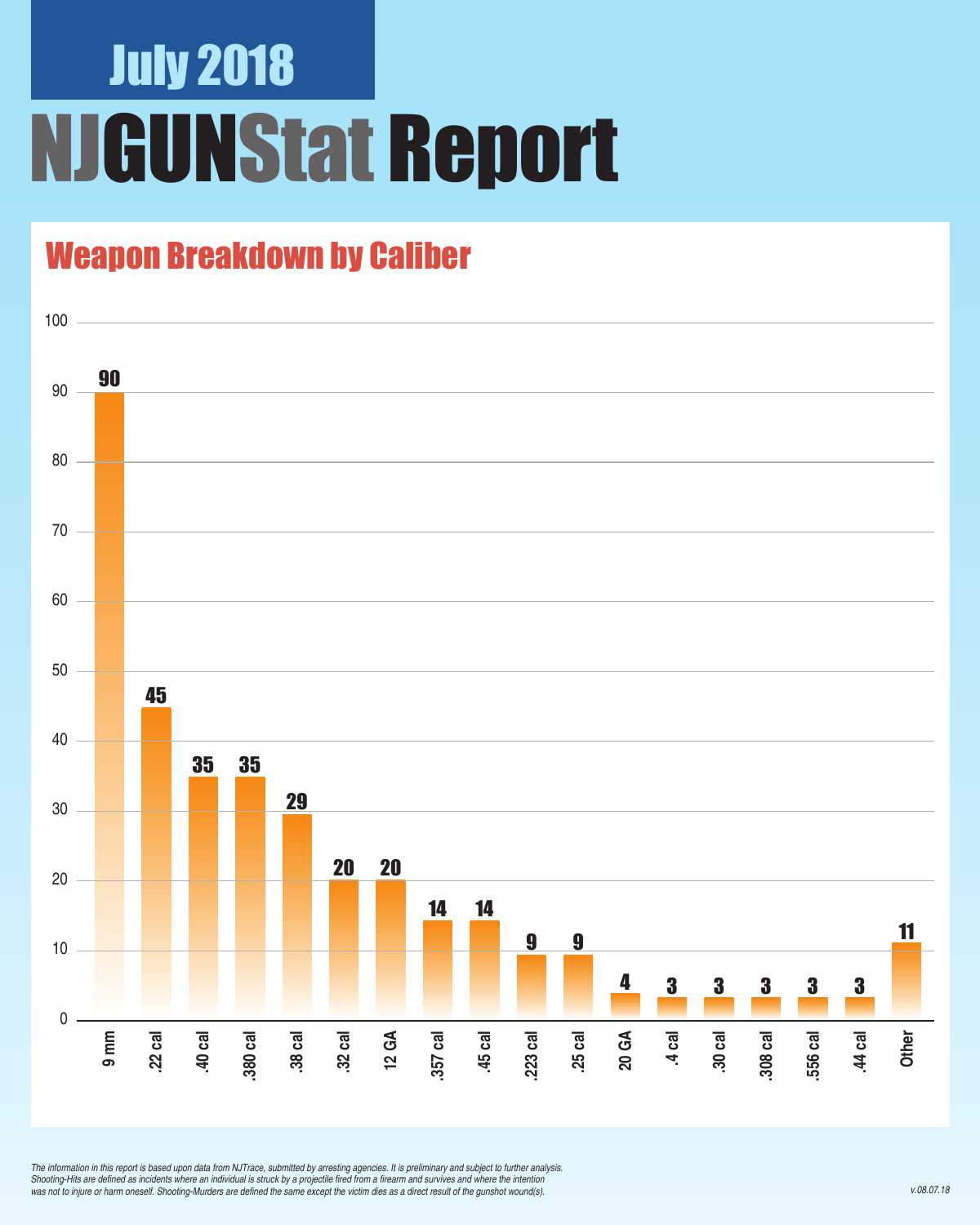# July 2018 UNStat Report

#### Gun Recovery Numbers Statewide

| Total Crime Guns Recovered <sup>1</sup>              | 350 |
|------------------------------------------------------|-----|
| Found Property/Turned in                             | 148 |
| Guns with Possessors                                 | 202 |
| Individuals Arrested with<br>More than One Crime Gun | 16  |

### New Jersey Counties



## New Jersey Cities



*The information in this report is based upon data from NJTrace, submitted by arresting agencies. It is preliminary and subject to further analysis.*  Shooting-Hits are defined as incidents where an individual is struck by a projectile fired from a firearm and survives and where the intention was not to injure or harm oneself. Shooting-Murders are defined the same except the victim dies as a direct result of the gunshot wound(s).

<sup>1</sup>A crime gun is a firearm that was unlawfully possessed or used, or that was recovered from a crime scene or is otherwise believed to have been involved in the commission *of a crime, or that was found property (e.g., abandoned or discarded).*